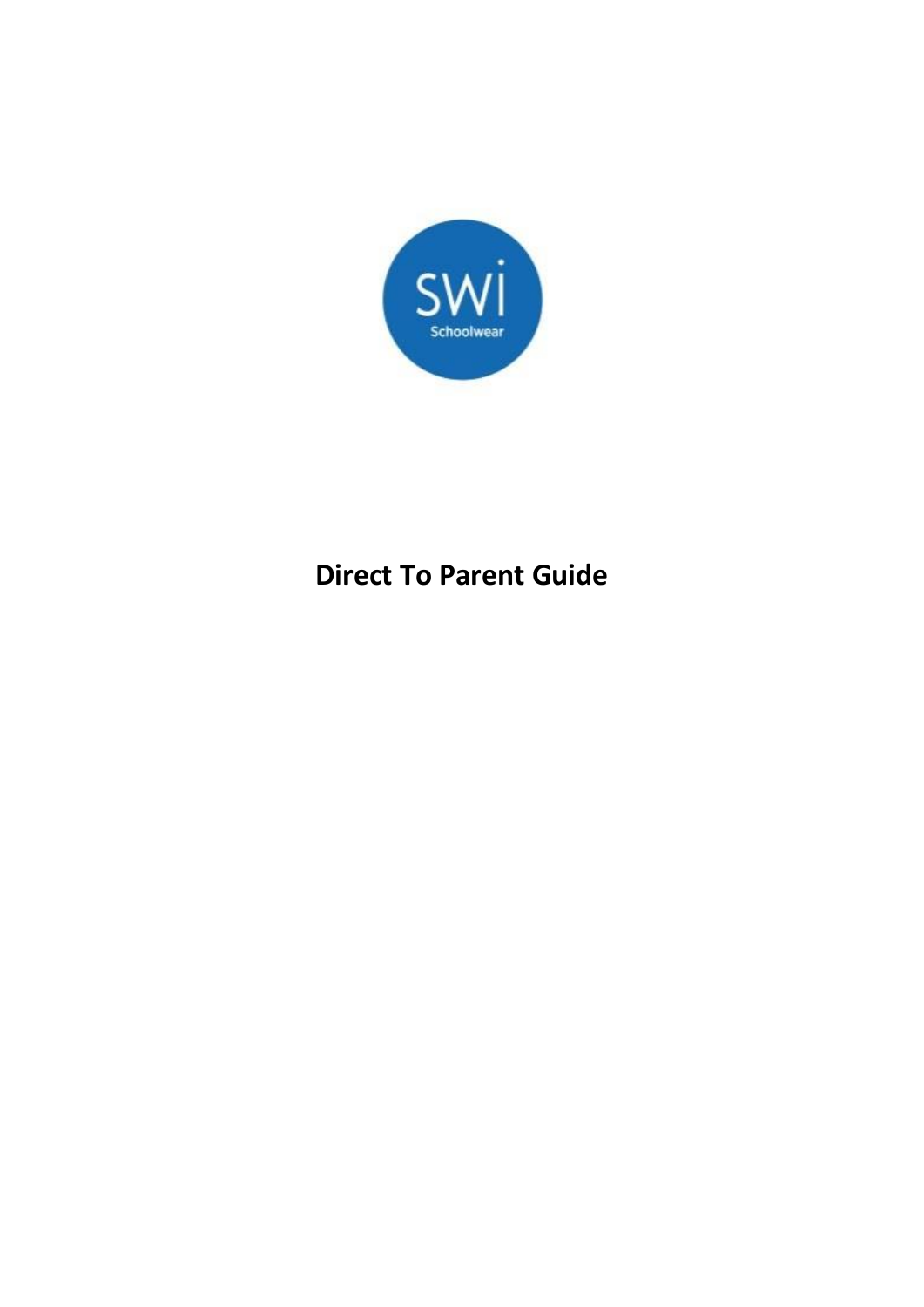# **Overview**

The Direct to Parent supply solution gives parents the ability to order Uniform and PE Kit 24 hours a day via online the SWI ordering system. Orders can be placed either online, by phone or post. We offer home delivery service as well as an easy Returns System.

## **How to Order**

Parents/students can place their orders:

1. **Online**: [www.swi.co.uk](http://www.swi.co.uk/) [2](http://www.swi.co.uk/).

**Phone**: 01928 752610

#### 3. **Post**:

Sportswear International Ltd, Fairoak Lane, Whitehouse Industrial Estate, Runcorn,WA7 3DU

# **Online Ordering**



Ordering online couldn't be easier. Simply visit our website [www.swi.co.uk](http://www.swi.co.uk/) [a](http://www.swi.co.uk/)nd select the *Parents & Schools Login* link on the right of our homepage.

New customers will be asked to register and follow the online instructions to link their account to a chosen school. Once you are registered you can begin to order straight away. All of the Uniform and PE Kit products will be displayed with an indication if the product is compulsory or optional.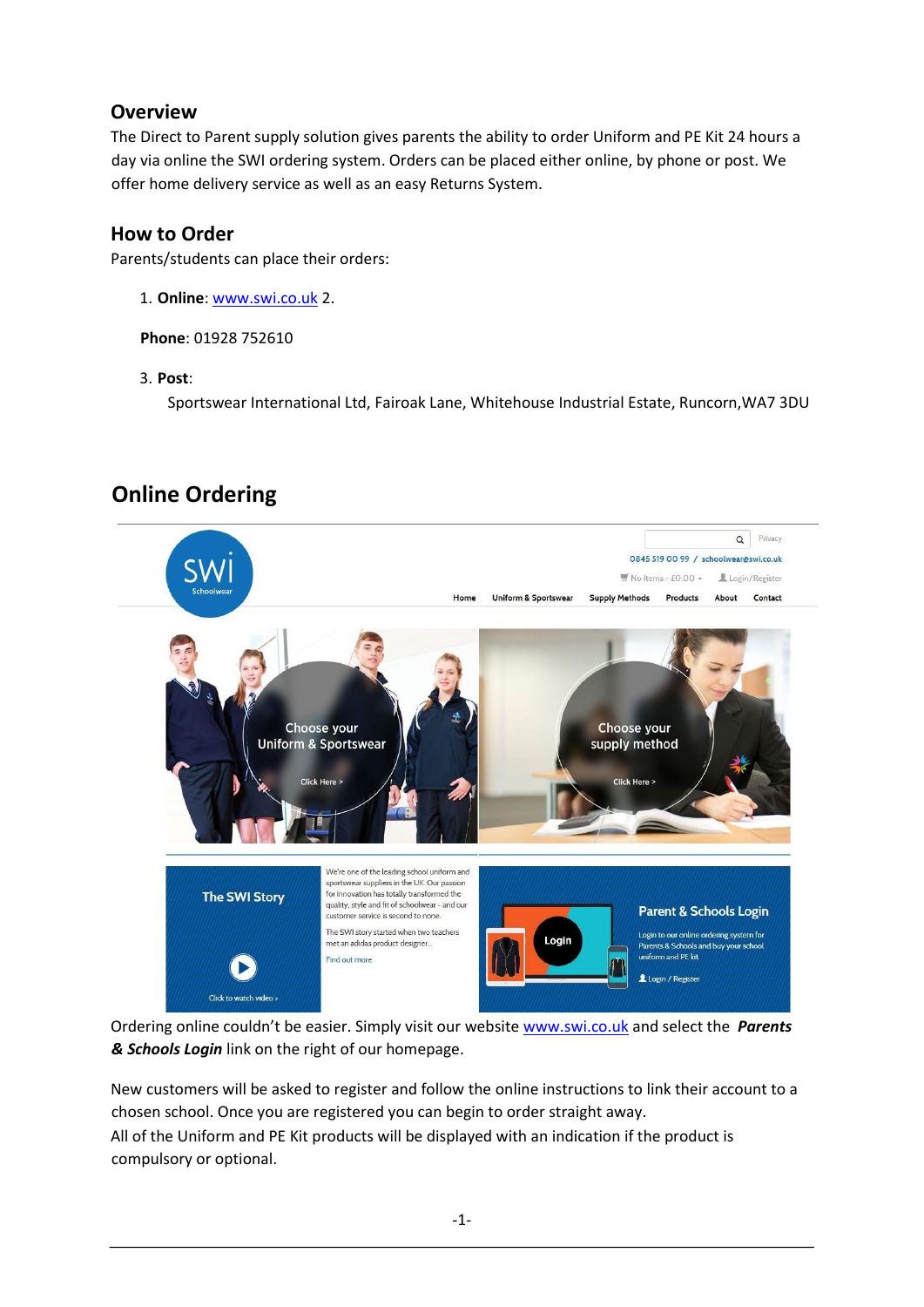#### **Christleton High School**

#### Important Information

Please find below tabs for each gender - to order please click on the relevant tab and select the items you require.

Please ensure you visit our accessories tab for our most recent special offers and if you have any

| questions or queries please visit our FAQ/Sizing tab below                                                                                                                                                                             |                                                 |                                                   |                                                         |
|----------------------------------------------------------------------------------------------------------------------------------------------------------------------------------------------------------------------------------------|-------------------------------------------------|---------------------------------------------------|---------------------------------------------------------|
| Boys                                                                                                                                                                                                                                   | Girls                                           | Accessories                                       | FAQ / Sizing                                            |
| <b>Boys</b><br>Schoolwear for boys is shown to the right.<br>Please click on an item and enter the quantity<br>required into the correct box. Please note<br>which items have been marked by the school<br>as compulsory and optional. |                                                 |                                                   |                                                         |
|                                                                                                                                                                                                                                        | <b>Trinity Tracksuit Pants</b><br>Optional Item | <b>Boys Savile Suit Trousers</b><br>Optional Item | Boys Long Sleeve Shirt (2 Pack)<br><b>Optional Item</b> |

swi

# **Adding items to the basket**

To add an item to your basket, click on the picture or the name of the product then select the size required from the drop down menu and click *Add to Basket* button.

| $S$ -tec<br><b>Trinity Tracksuit Pants</b><br>Product Code: AAAA111414<br>£14.15<br>Stylish track pants to go with the Trinity track suit top and complete the look.<br>• Outer fabric: 90% Polyester, 10% Spandex |
|--------------------------------------------------------------------------------------------------------------------------------------------------------------------------------------------------------------------|
|                                                                                                                                                                                                                    |
|                                                                                                                                                                                                                    |
|                                                                                                                                                                                                                    |
|                                                                                                                                                                                                                    |
|                                                                                                                                                                                                                    |
|                                                                                                                                                                                                                    |
|                                                                                                                                                                                                                    |
|                                                                                                                                                                                                                    |
|                                                                                                                                                                                                                    |
| · Inner fabric: 65% Polyester, 35% Cotton to the knee<br>• Soft touch outer fabric with luxury feel lining                                                                                                         |
| • Two zipped pockets                                                                                                                                                                                               |
| • Twin needle stitching on stress seams                                                                                                                                                                            |
| · Elasticated waist with draw cord                                                                                                                                                                                 |
| • Long leg zips with straight leg finish                                                                                                                                                                           |
| Colour:                                                                                                                                                                                                            |
|                                                                                                                                                                                                                    |
|                                                                                                                                                                                                                    |
| Navy/White                                                                                                                                                                                                         |
| Sizes:                                                                                                                                                                                                             |
| 30<br>$\blacktriangledown$                                                                                                                                                                                         |

Simply type the quantity you wish to order into the quantity box which will automatically update. Once all items have been added to the basket click *View Basket* button.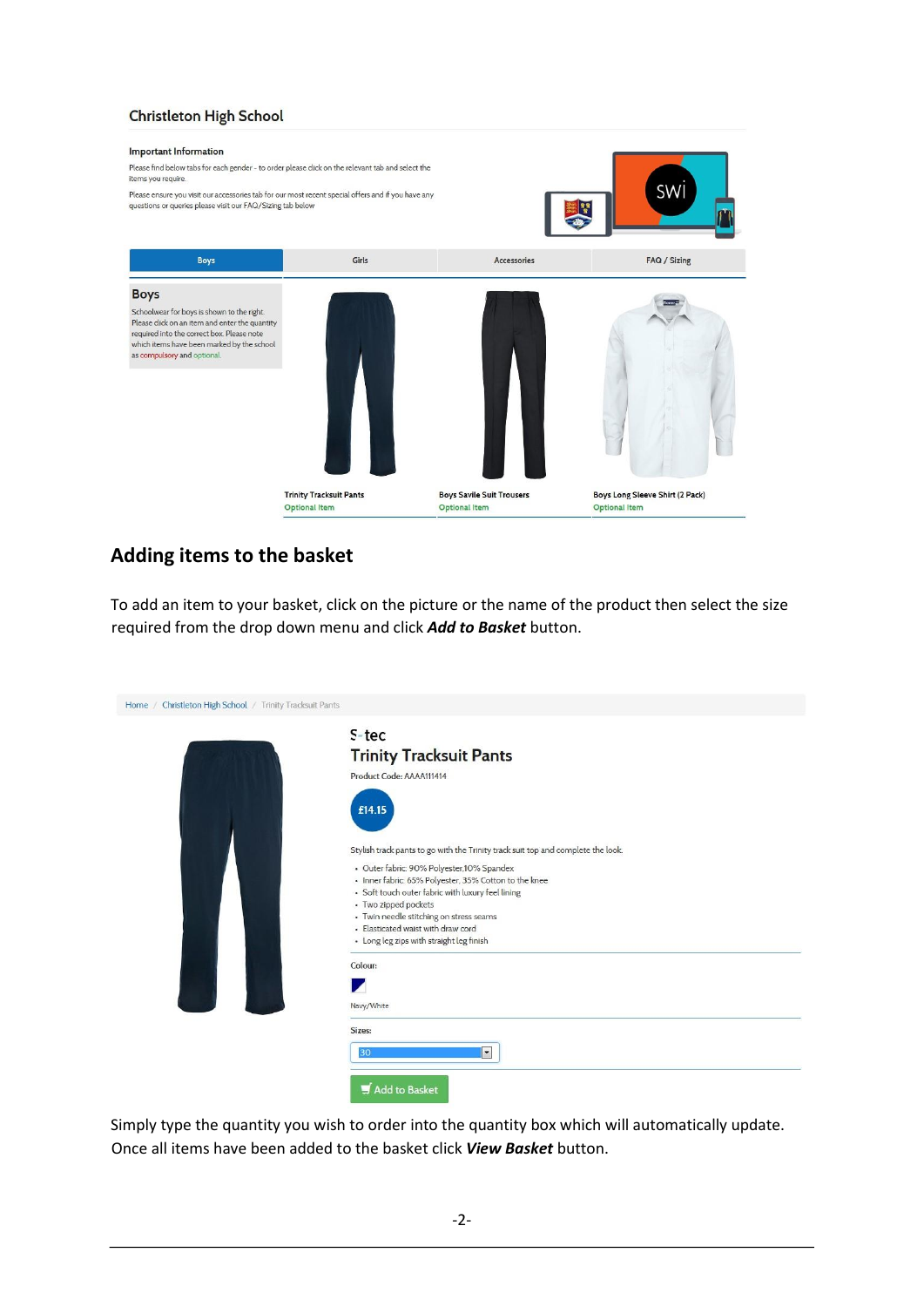| Schoolwear                                               |                      |                                                                                  |              |           | $\blacktriangleright$ 1 Item - £16.25 + |    | My Account | My Orders | Logout        |
|----------------------------------------------------------|----------------------|----------------------------------------------------------------------------------|--------------|-----------|-----------------------------------------|----|------------|-----------|---------------|
|                                                          |                      | <b>Item Details</b>                                                              | Quantity     | Price     |                                         | me | Order      | Help/FAQs | <b>Sizing</b> |
|                                                          |                      | <b>Trinity Tracksuit Pants</b>                                                   | $\mathbf{1}$ | £16.25    | Remove                                  |    |            |           |               |
| Home / Christleton High School / Trinity Tracksuit Pants |                      | <b>NAWH 32</b>                                                                   |              |           |                                         |    |            |           |               |
|                                                          |                      |                                                                                  |              | Subtotal: | £16.25                                  |    |            |           |               |
|                                                          | S-tec                |                                                                                  |              | VAT:      | £0.00                                   |    |            |           |               |
|                                                          | <b>Trinity</b>       |                                                                                  |              |           | (GBP)                                   |    |            |           |               |
|                                                          |                      |                                                                                  |              | Total:    | £16.25                                  |    |            |           |               |
|                                                          | Product Coc          |                                                                                  |              |           |                                         |    |            |           |               |
|                                                          |                      |                                                                                  |              | Close     | <b>View Basket</b>                      |    |            |           |               |
|                                                          | £16.25               |                                                                                  |              |           |                                         |    |            |           |               |
|                                                          |                      |                                                                                  |              |           |                                         |    |            |           |               |
|                                                          |                      | Stylish track pants to go with the Trinity track suit top and complete the look. |              |           |                                         |    |            |           |               |
|                                                          |                      | · Outer fabric: 90% Polyester, 10% Spandex                                       |              |           |                                         |    |            |           |               |
|                                                          |                      | • Inner fabric: 65% Polyester, 35% Cotton to the knee                            |              |           |                                         |    |            |           |               |
|                                                          |                      | · Soft touch outer fabric with luxury feel lining                                |              |           |                                         |    |            |           |               |
|                                                          | • Two zipped pockets |                                                                                  |              |           |                                         |    |            |           |               |
|                                                          |                      | • Twin needle stitching on stress seams<br>- Elasticated waist with draw cord    |              |           |                                         |    |            |           |               |
|                                                          |                      | • Long leg zips with straight leg finish                                         |              |           |                                         |    |            |           |               |
|                                                          |                      |                                                                                  |              |           |                                         |    |            |           |               |
|                                                          | Colour:              |                                                                                  |              |           |                                         |    |            |           |               |
|                                                          |                      |                                                                                  |              |           |                                         |    |            |           |               |
|                                                          | z                    |                                                                                  |              |           |                                         |    |            |           |               |
|                                                          |                      |                                                                                  |              |           |                                         |    |            |           |               |
|                                                          | Navy/White           |                                                                                  |              |           |                                         |    |            |           |               |
|                                                          | Sizes:               |                                                                                  |              |           |                                         |    |            |           |               |

### **Basket**

You will be taken to the basket page to confirm your order. Quantities can be increased / decreased within this screen. Should an item need to be removed from the order click *Red Remove* button.

| Order Confirmation |                   |                         |              |                                |
|--------------------|-------------------|-------------------------|--------------|--------------------------------|
|                    | Payment           | <b>Delivery Options</b> | Address Book | Basket                         |
|                    |                   |                         |              | <b>Basket</b>                  |
| Subtotal           | <b>Item Price</b> | Quantity                |              | <b>Item Details</b>            |
| £16.25             | £16.25            |                         |              | <b>Trinity Tracksuit Pants</b> |
| VAT: £2.71         |                   |                         |              | Colour/Size: NAWH 32           |
| Subtotal:          |                   |                         |              |                                |
| VAT:               |                   |                         |              |                                |
| Total:             |                   |                         |              |                                |
|                    |                   |                         |              |                                |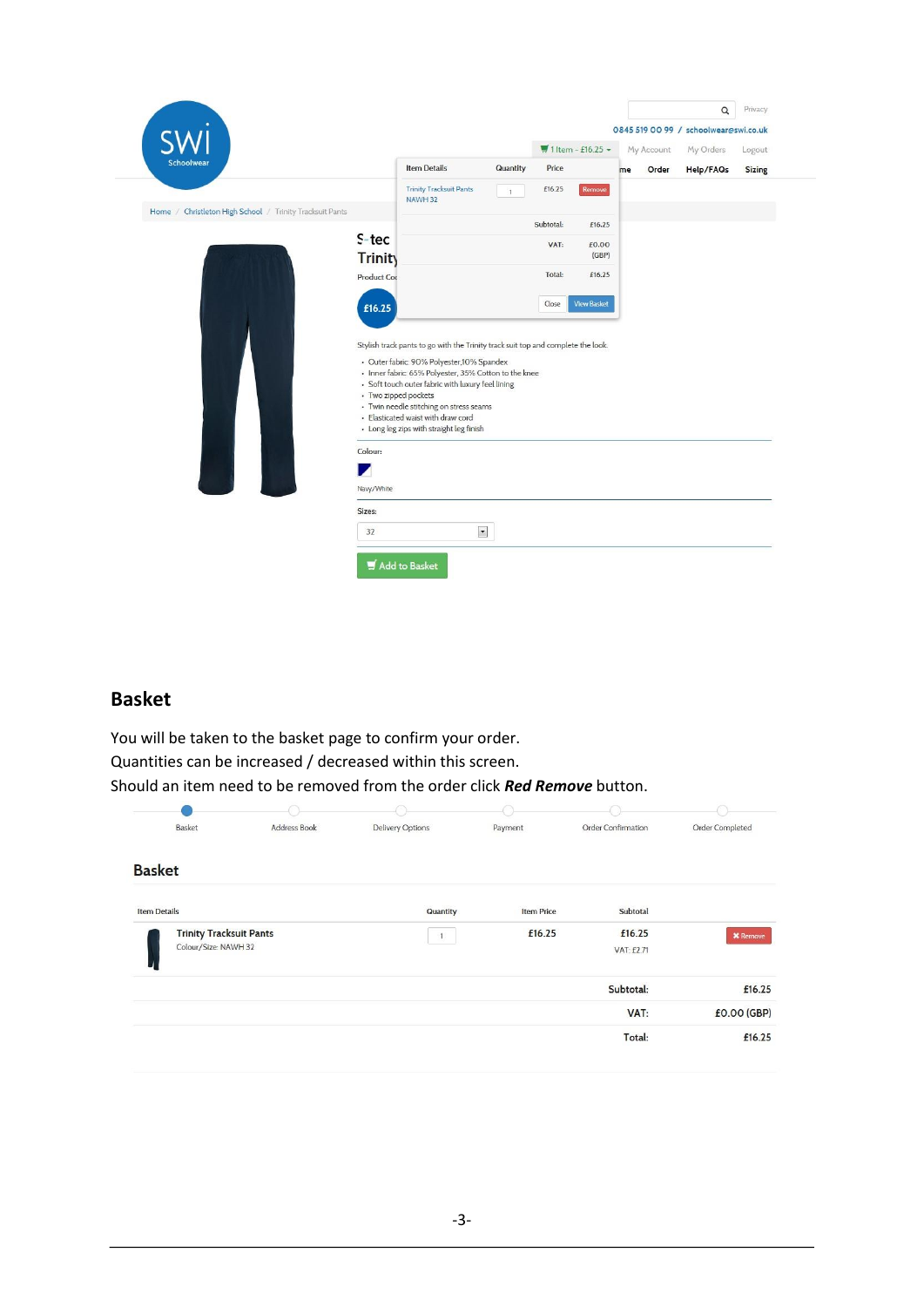### **Delivery Notes**

When the parcel is delivered to home these are the notes that you would like us to pass on to the carrier company if you are not home when they come to make the delivery e.g. Leave with in porch, Leave with neighbours etc.

| <b>Delivery Note</b>                                                                                                                                                                                                            |                   |                     |
|---------------------------------------------------------------------------------------------------------------------------------------------------------------------------------------------------------------------------------|-------------------|---------------------|
| Please enter your compulsory delivery instructions for our courier service.<br>This note will be printed on the delivery label and will instruct our courier where to leave the package if you are not available to receive it. |                   |                     |
|                                                                                                                                                                                                                                 | Continue Shopping | <b>Checkout Now</b> |

Once delivery notes have been entered click onto *Green Checkout Now* button.

# **Delivery Options**

Select delivery option then click *Green Confirm Delivery Method* button.

| Basket                                           | Address Book                                                   | <b>Privery Options</b> | Payment | Order Confirmation | <b>Order Completed</b> |
|--------------------------------------------------|----------------------------------------------------------------|------------------------|---------|--------------------|------------------------|
| <b>Delivery Options</b>                          |                                                                |                        |         |                    |                        |
| Available Delivery Methods                       |                                                                |                        |         |                    |                        |
| Please select the desired delivery method below. |                                                                |                        |         |                    |                        |
| ٠<br>Standard Home Delivery £4.00                |                                                                |                        |         |                    |                        |
| Available Delivery Addresses                     |                                                                |                        |         |                    |                        |
|                                                  | Choose your delivery address from the available options below: |                        |         |                    |                        |
|                                                  |                                                                |                        |         |                    | $\boxed{2}$            |

Confirm Delivery Method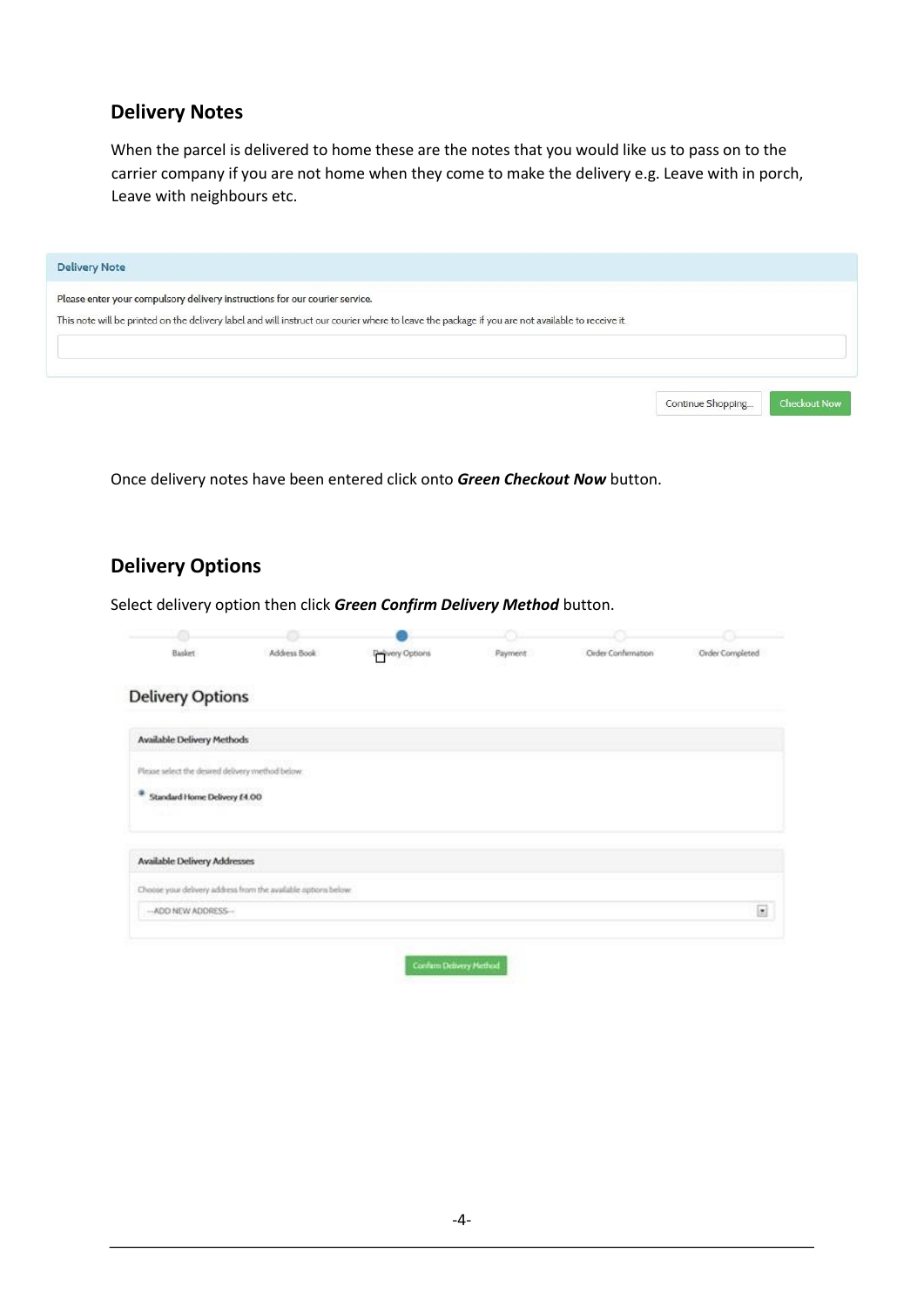# **Payment**

Payment can be made by Visa, MasterCard, Solo, Maestro. Unfortunately we do not accept **American Express.** Once you have made payment you will be given an order reference number. Please print this page for your records. Click *Green Continue Checkout* button.

| Basket                        | Address Book                             | Delivery Options                 | Payment | Order Confirmation | Order Completed |
|-------------------------------|------------------------------------------|----------------------------------|---------|--------------------|-----------------|
| Payment                       |                                          |                                  |         |                    |                 |
| <b>Choose Payment Method</b>  |                                          |                                  |         |                    |                 |
| Credit Card                   |                                          |                                  |         |                    |                 |
| Credit/Debit Card Information |                                          |                                  |         |                    |                 |
| <b>Accepted Cards:</b>        | <b>VISA</b>                              | VISA<br>Electron                 |         |                    |                 |
| *Name On Card:                | Tom Potkins                              |                                  |         |                    |                 |
| *Credit Card Number:          |                                          |                                  |         |                    |                 |
|                               | (no spaces)                              |                                  |         |                    |                 |
| *Card Verification Code:      |                                          |                                  |         |                    |                 |
| *Card Type:                   | CARD TYPE                                | $\overline{\phantom{a}}$         |         |                    |                 |
| *Expiration Date:             | $\overline{\phantom{a}}$<br><b>MONTH</b> | $\overline{\phantom{a}}$<br>YEAR |         |                    |                 |
|                               |                                          |                                  |         |                    |                 |

# **Order Confirmation**

You are now ready to complete your order. Please review your order below, and then click the *Green Place Order* button only once to process your order.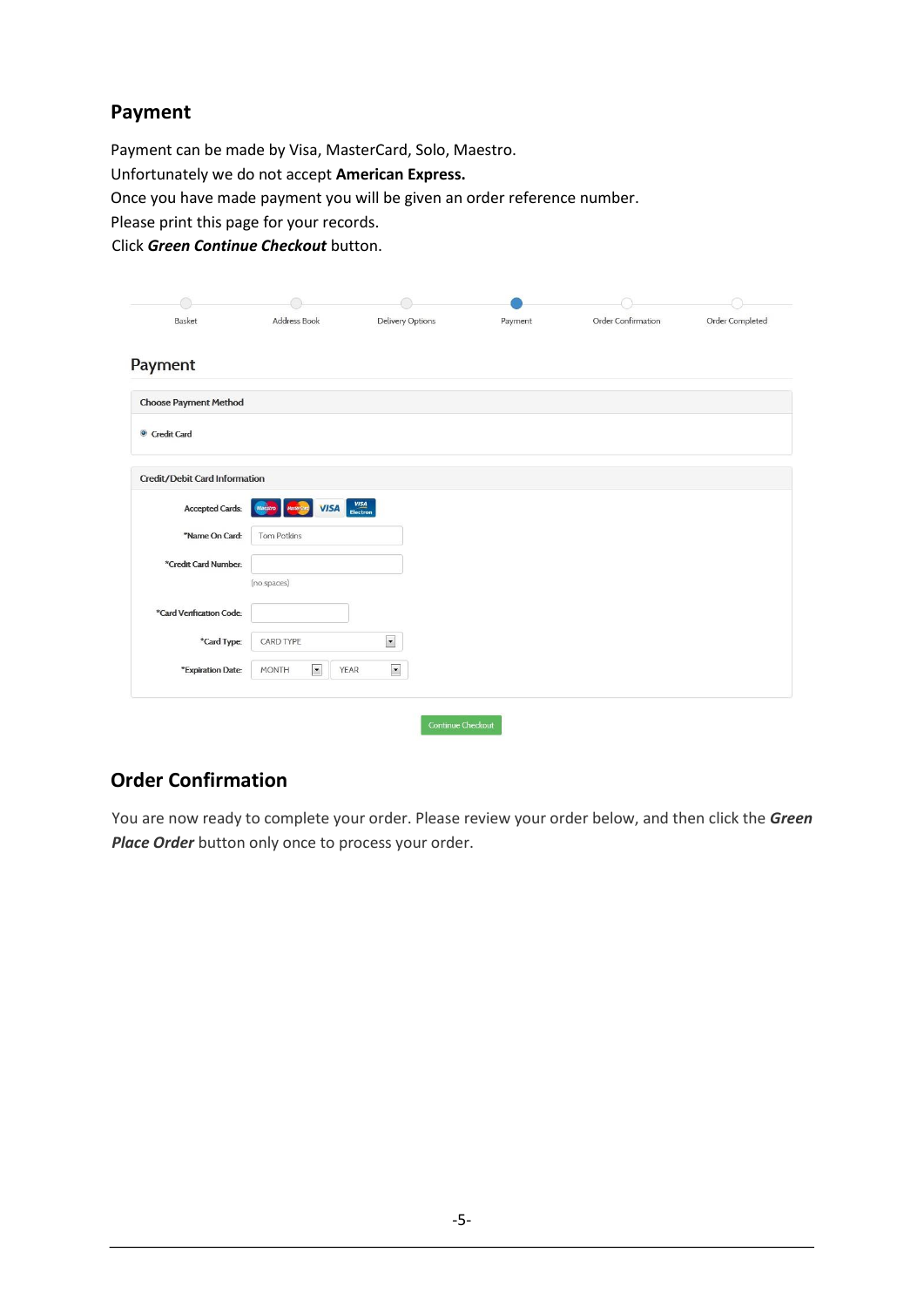|                              | Address Book | <b>Delivery Options</b> | Payment                      | <b>Order Confirmation</b>                                                                                                   | Order Completed |
|------------------------------|--------------|-------------------------|------------------------------|-----------------------------------------------------------------------------------------------------------------------------|-----------------|
| Review & Confirm Order       |              |                         |                              |                                                                                                                             |                 |
|                              |              |                         |                              | You are now ready to complete your order. Please review your order below, and then click the 'Place Order' button only once |                 |
| below to process your order  |              |                         |                              |                                                                                                                             |                 |
|                              |              | <b>Place Order</b>      |                              |                                                                                                                             |                 |
|                              |              |                         |                              |                                                                                                                             |                 |
|                              |              |                         |                              |                                                                                                                             |                 |
| <b>Your Information</b>      |              |                         |                              |                                                                                                                             |                 |
| <b>Invoice Address</b>       |              |                         | <b>Delivery Address</b>      |                                                                                                                             |                 |
| <b>Tom Potkins</b>           |              |                         | <b>Tom Potkins</b>           |                                                                                                                             |                 |
| 123 Test Road                |              |                         | 123 Test Road                |                                                                                                                             |                 |
| Test Town, Cheshire, WA7 3DU |              |                         | Test Town, Cheshire, WA7 3DU |                                                                                                                             |                 |
| United Kingdom               |              |                         | United Kingdom               |                                                                                                                             |                 |
| 07730688374                  |              |                         | 07730688374                  |                                                                                                                             |                 |
|                              |              |                         |                              |                                                                                                                             |                 |
| <b>Payment Information</b>   |              |                         |                              |                                                                                                                             |                 |
| Payment Method: Credit Card  |              |                         |                              |                                                                                                                             |                 |

# **Order Completed**

Once the order is complete you will receive and order number and email confirmation.

| Basket                                                        | <b>Address Book</b>                                                                          | <b>Delivery Options</b>                                                                                                                       | Payment | Order Confirmation | Order Completed |
|---------------------------------------------------------------|----------------------------------------------------------------------------------------------|-----------------------------------------------------------------------------------------------------------------------------------------------|---------|--------------------|-----------------|
| Thank you for your order                                      |                                                                                              |                                                                                                                                               |         |                    |                 |
| Your Order Number is: SO-5102332                              |                                                                                              |                                                                                                                                               |         |                    |                 |
|                                                               |                                                                                              |                                                                                                                                               |         |                    |                 |
|                                                               |                                                                                              |                                                                                                                                               |         |                    |                 |
|                                                               | If you have a question regarding your order, please do not hesitate to get in touch with us. |                                                                                                                                               |         |                    |                 |
| An e-mail confirmation will be sent to: test@christleton.com. |                                                                                              | To speak to one of our customer services team directly, call 0845 519 00 99. You can also contact us via email at customerservices@swi.co.uk. |         |                    |                 |

### **Phone and Postal Orders**

The school will have paper order forms and a downloadable copy on the school website. If you wish to pay by cheque or do not have access to the internet then you can phone or post your order using the paper order form.

### **Home Delivery Charges**

- Orders over £70 are sent to home free of charge
- Orders under £70 sent to a home address (or other specified) incur a £4.00 delivery charge

#### **Returns Procedure**

In every dispatch we include a form with full details of how to send items back for a refund using a pre-paid returns label. We offer a 30 day returns policy. Full terms and conditions can be found on our website.